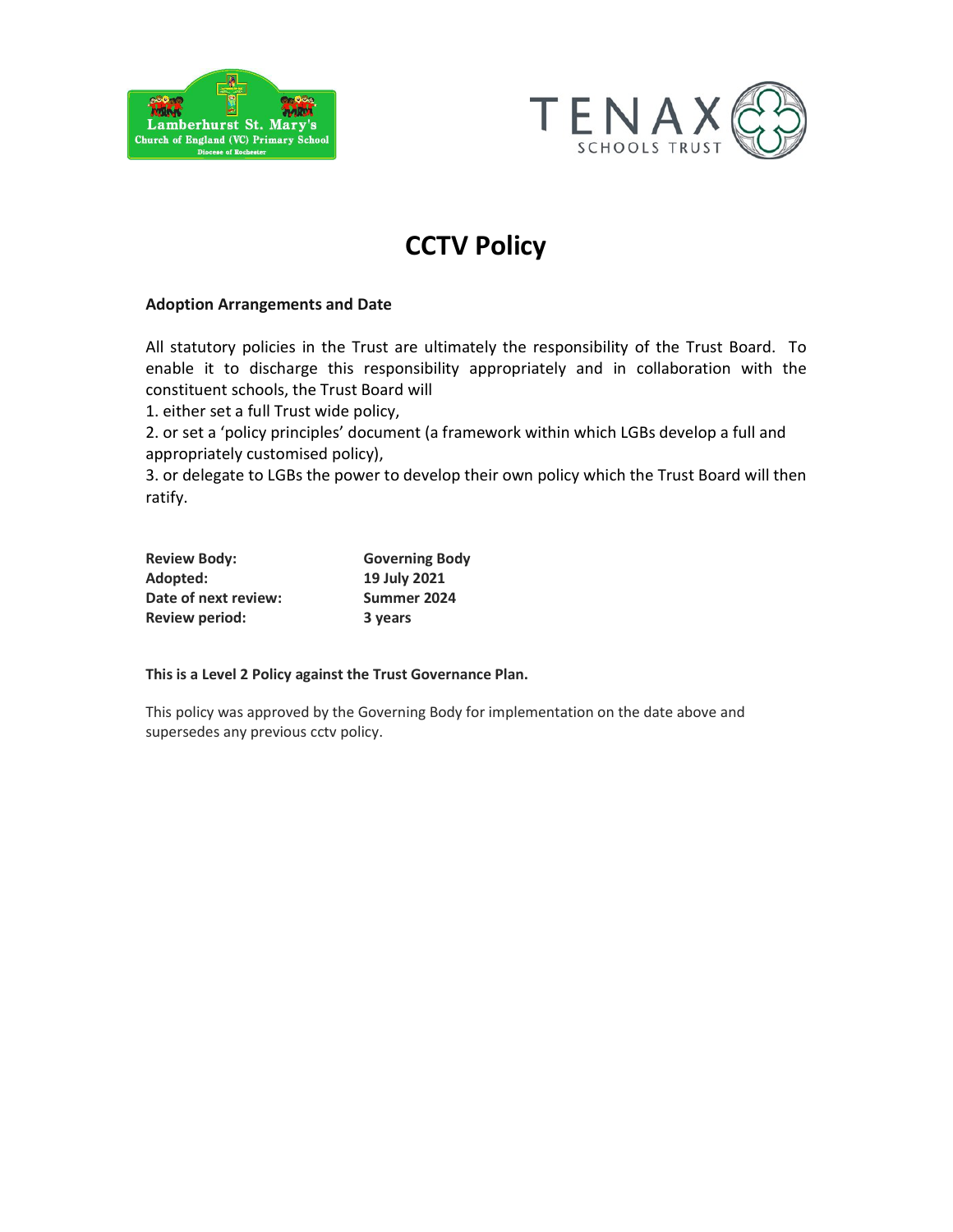### **Introduction**

Lamberhurst St Mary's Primary School uses closed circuit television (CCTV) images to reduce crime and monitor its school buildings in order to provide a safe and secure environment for pupils, staff and visitors, and to prevent loss or damage to school property.

The system comprises 8 cameras. The CCTV system is operated and monitored by the Office Manager.

#### Data Protection

The use of CCTV, and the associated images and any sound recordings, is covered by the Data Protection Act 1998.

The school will comply with Information Commissioner's Office (ICO) CCTV Code of Practice to ensure it is used responsibly and safeguards both trust and confidence in its continued use. The Code of Practice is published at:

https://ico.org.uk/media/for-organisations/documents/1542/cctv-code-of-practice.pdf

It is a requirement of the Data Protection Act 1998 to notify people entering a CCTV protected area that the area is monitored by CCTV and that pictures are recorded. The school will ensure that this requirement is fulfilled.

#### Siting the Cameras

Cameras are sited so they only capture images relevant to the purposes for which they are installed (described above) and care will be taken to ensure that reasonable privacy expectations are not violated. The School will ensure that the location of equipment is carefully considered to ensure that images captured comply with the Data Protection Act.

The school has positioned cameras so that their coverage is restricted to the school premises, which may include outdoor areas.

Members of staff have access to details of where CCTV cameras are situated, with the exception of cameras placed for the purpose of covert monitoring.

Signs are placed so that students, staff and the public are aware that they are entering a zone which is covered by surveillance equipment.

The purpose of the use of CCTV is displayed  $-e.g.$  "CCTV in operation for your safety and security"

#### Storage and Retention of CCTV images

Recorded data will not be retained for longer than is necessary. While retained, the integrity of the recordings will be maintained to ensure their evidential value and to protect the rights of the people whose images have been recorded. Recordings are retained for no longer than is necessary unless required for evidential value.

All retained data is stored securely at the school, and access to recorded images is restricted to those staff authorised to view them, and will not be made more widely available.

A documented procedure should be kept by the Office Manager which ensures that the accuracy of the system features are checked and if necessary amended or altered.